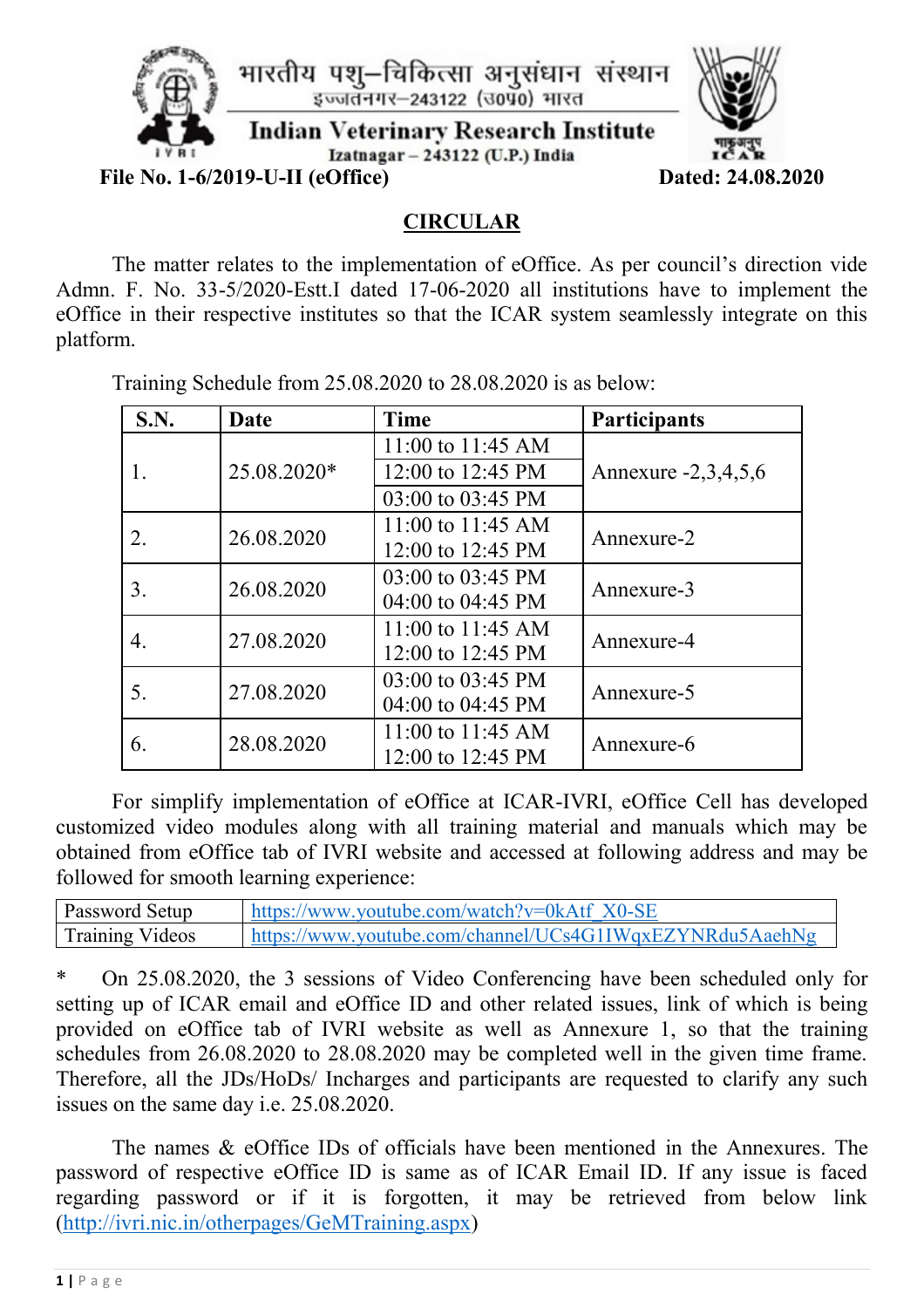The link for ICAR mail is [https://mail.icar.gov.in](https://mail.icar.gov.in/) .These links are also available on eOffice tab of IVRI website. Further, if any problem arises, regarding opening of ICAR mail/eOffice ID, along with other related matters, the videos compiled by eOffice Cell may be referred.

The training as per schedule above, will be imparted through Video Conferencing, link of which, will be sent to participants on their ICAR email IDs who have setup their eOffice IDs on 25.08.2020. In this regard ARIS Cell may be reached for any issues related to setup of Video Conferencing.

If the JDs/HDs/SICs/Incharges in Annexures 2-6 wishes to extend the training to other Govt. Staff (Scientific/PI/Admin/Technical), in their Regional Station/Division/Section, they may send the details of the concerned official, in enclosed format at Annexure-6 to Asstt. Adm. Officer (eOffice) at [vishwadeep@icar.gov.in](mailto:vishwadeep@icar.gov.in).

All further correspondences may be made through ICAR email IDs only.

This issues with approval of the Competent Authority.

 **s/d**

## **(VISHWADEEP) Asstt. Adm. Officer**

### **Encl: Annexure 1 to 6 & 7**

## **Distribution:**

- **1.** PS to the Director.
- **2.** JD (Admin) for necessary information.
- **3.** All JDs/HDs/SICs/Incharges for necessary & needful information and with the request to kindly bring the circular in the notice of all concerned staff members mentioned in the annexures of their respective Regional Station/Division/Section, for necessary action, please.
- **4.** Nodal Officer (eOffice) with the request to kindly upload the circular on eOffice Notice Board.
- **5.** Incharge, ARIS Cell with the request:
	- **a.** To kindly upload the circular on Institute website and make necessary arrangements for video conferencing of the participants, at IVRI, Izatnagar, if required.
	- **b.** To kindly upload the videos, tutorial and NIC eOffice Manual on eOffice tab of Institute website.
- **6.** Guard File.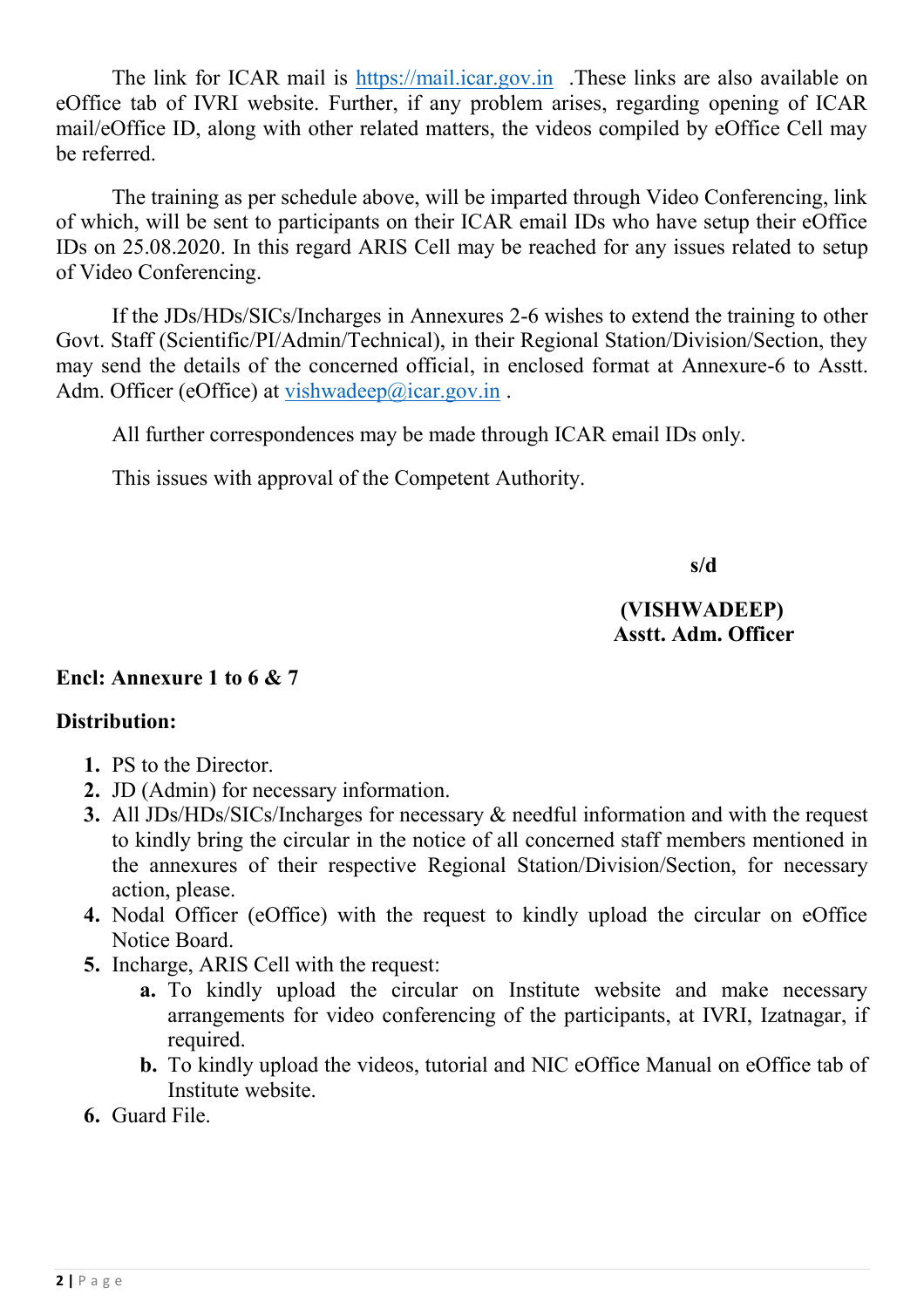## **eOffice ICAR Mail Setup on 25.08.2020**

**Session 1 @ 11:00 AM**

<https://us04web.zoom.us/j/79122555023?pwd=eENKRWduWER5c1lEZFpjSC9nS3RaQT09>

Meeting ID: 791 2255 5023 Passcode: 0ba0sX

**Session 2 @ 12:00 PM**

<https://us04web.zoom.us/j/71317456365?pwd=aFlMUGlNbnZRQnpaVXBsZjdkUXUwUT09>

Meeting ID: 713 1745 6365 Passcode: 1CwVjT

#### **Session 3 @ 3:00 PM**

<https://us04web.zoom.us/j/75418529516?pwd=Y0s4dFloOTdhL000NXUzSFZ4N2pnQT09>

Meeting ID: 754 1852 9516 Passcode: 1aS4bA

#### **ICAR Email Password Setup**

[https://www.youtube.com/watch?v=0kAtf\\_X0-SE](https://www.youtube.com/watch?v=0kAtf_X0-SE)

#### **Youtube Training Videos:**

<https://www.youtube.com/channel/UCs4G1IWqxEZYNRdu5AaehNg>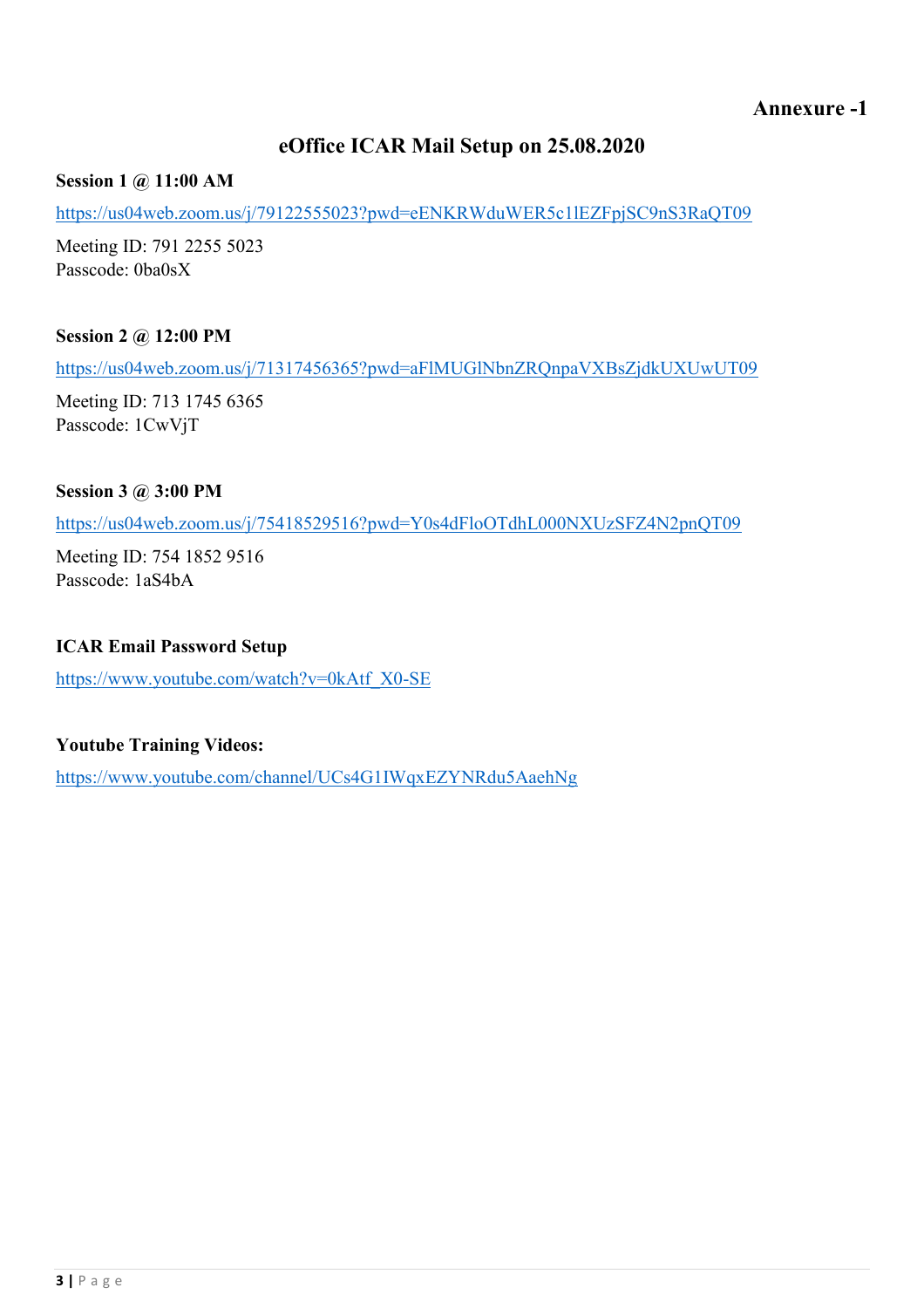**Annexure -2**

| <b>S.N.</b>    | <b>Section</b>         | <b>Name</b>                                                                             | <b>ICAR Email ID</b>                                                                                                    | eOffice User ID                                                         |
|----------------|------------------------|-----------------------------------------------------------------------------------------|-------------------------------------------------------------------------------------------------------------------------|-------------------------------------------------------------------------|
| 1              | Engg. Section          | <b>RAJEEV KUMAR</b><br><b>BALI RAM</b><br><b>ISRAR BEG</b>                              | rajeev.kumarl@icar.gov.in<br>bali.ram1@icar.gov.in<br>israr.beg@icar.gov.in                                             | rajeev.kumar1<br>bali.ram1<br>israr.beg                                 |
| $\overline{2}$ | Comm. Centre           | <b>B.K. PANWAR</b><br><b>VIPUL VARSHNEY</b>                                             | brijendra.panwar@icar.gov.in<br>vipul.varshney@icar.gov.in                                                              | brijendra.panwar<br>vipul.varshney                                      |
| 3              | <b>NLVS</b>            | <b>S.S. RAWAT</b>                                                                       | surendra.rawat@icar.gov.in                                                                                              | surendra.rawat                                                          |
| 4              | <b>KVK</b>             | Dr. RAJ KARAN SINGH<br><b>RATAN KAUR</b>                                                | rk.singh01@icar.gov.in<br>ratan.kaur@icar.gov.in                                                                        | rk.singh01<br>ratan.kaur                                                |
| 5              | Farm                   | R.L. SAGAR<br>SANJAY AGARWAL                                                            | ram.sagar@icar.gov.in<br>sanjay.agarwal@icar.gov.in                                                                     | ram.sagar<br>sanjay.agarwal                                             |
| 6              | <b>ATIC</b>            | DR. RUPASI TIWARI                                                                       | rupasi.tiwari@icar.gov.in                                                                                               | rupasi.tiwari                                                           |
| 7              | Security               | <b>SANJAY</b>                                                                           | sanjay.sharma3@icar.gov.in                                                                                              | sanjay.sharma3                                                          |
| 8              | <b>IVRI RS Kolkata</b> | Dr. P.S. BANERJEE<br><b>SUBHASH CHATERJEE</b><br>NIVEDITA DUBEY<br><b>SUPRIYA VERMA</b> | partha.banerjee@icar.gov.in<br>subhash.chaterjee@icar.gov.in<br>nivedita.dubey@icar.gov.in<br>supriya.verma@icar.gov.in | partha.banerjee<br>subhash.chaterjee<br>nivedita.dubey<br>supriya.verma |

**eOffice Training Schedule 26.08.2020 at 11:00 AM**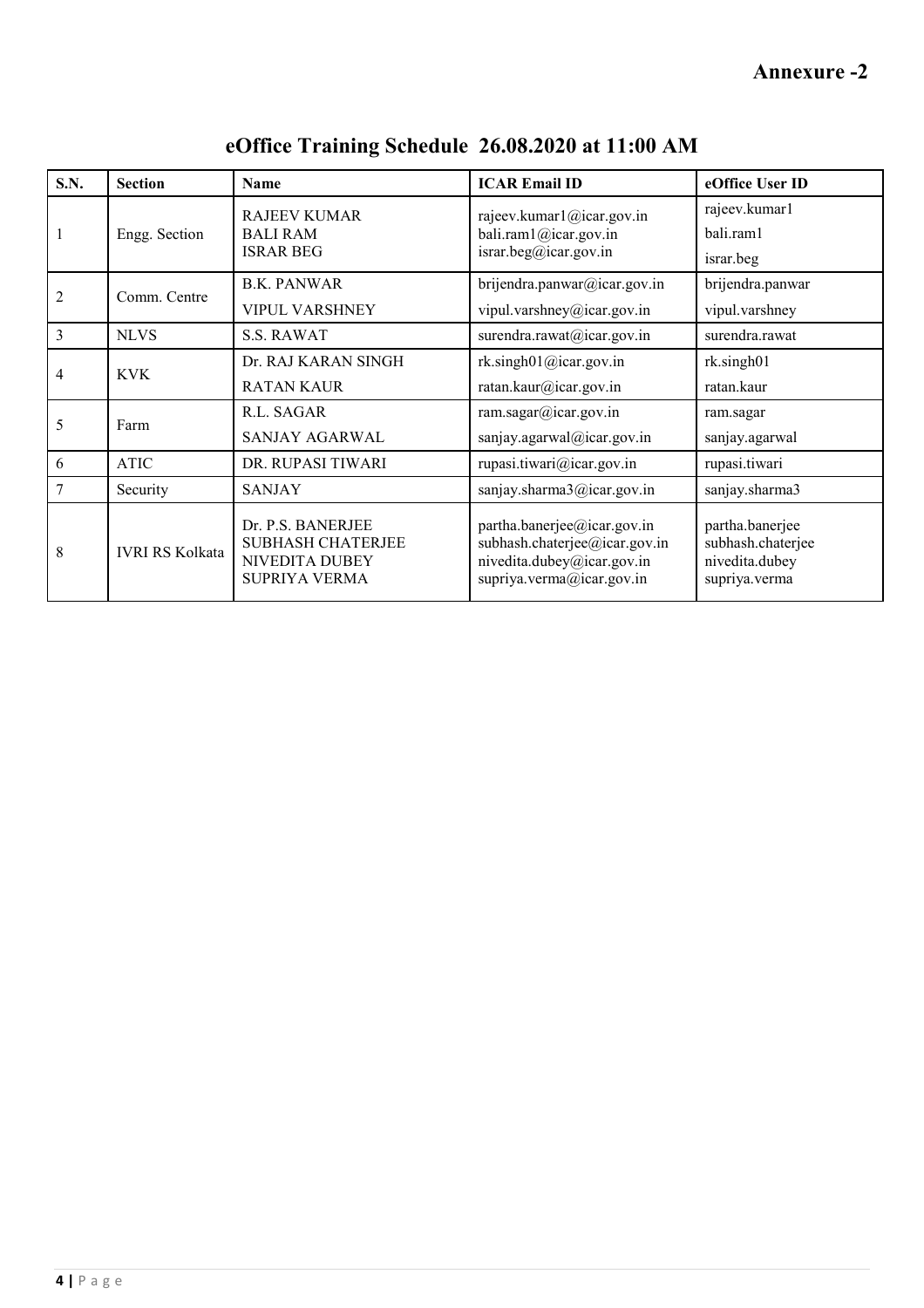| <b>S.N.</b> | <b>Section</b> | <b>Name</b>          | <b>ICAR Email ID</b>         | eOffice User ID  |
|-------------|----------------|----------------------|------------------------------|------------------|
|             | Human Hospital | DR. NEERAV KOHARWAL  | neerav.koherwal@icar.gov.in  | neeray.koherwal  |
|             |                | <b>AVINASH KUMAR</b> | avinash.kumar@icar.gov.in    | avinash.kumar    |
|             | FT Unit        | H.C. Yadav           | harish.yadav@icar.gov.in     | harish.yadav     |
|             | <b>FMP</b>     | R.J. PATRICK         | ravindra.patrick@icar.gov.in | ravindra.patrick |
|             | Rajbhasha Cell | <b>SUJATA JETHI</b>  | sujata.jethi@icar.gov.in     | sujata.jethi     |
|             |                | <b>BADRI PRASAD</b>  | badri.prasad@icar.gov.in     | badri.prasad     |
|             | ARIS Cell      | DR. SANJAY KUMAR     | sanjay.kumar7@icar.gov.in    | sanjay.kumar7    |
|             |                | HIMANSHU AGARWAL     | himanshu.agarwal@icar.gov.in | himanshu.agarwal |
|             | Horticulture   | <b>HARKESH MEENA</b> | harkesh.meena@icar.gov.in    | harkesh.meena    |

# **eOffice Training Schedule 26.08.2020 at 3:00 PM**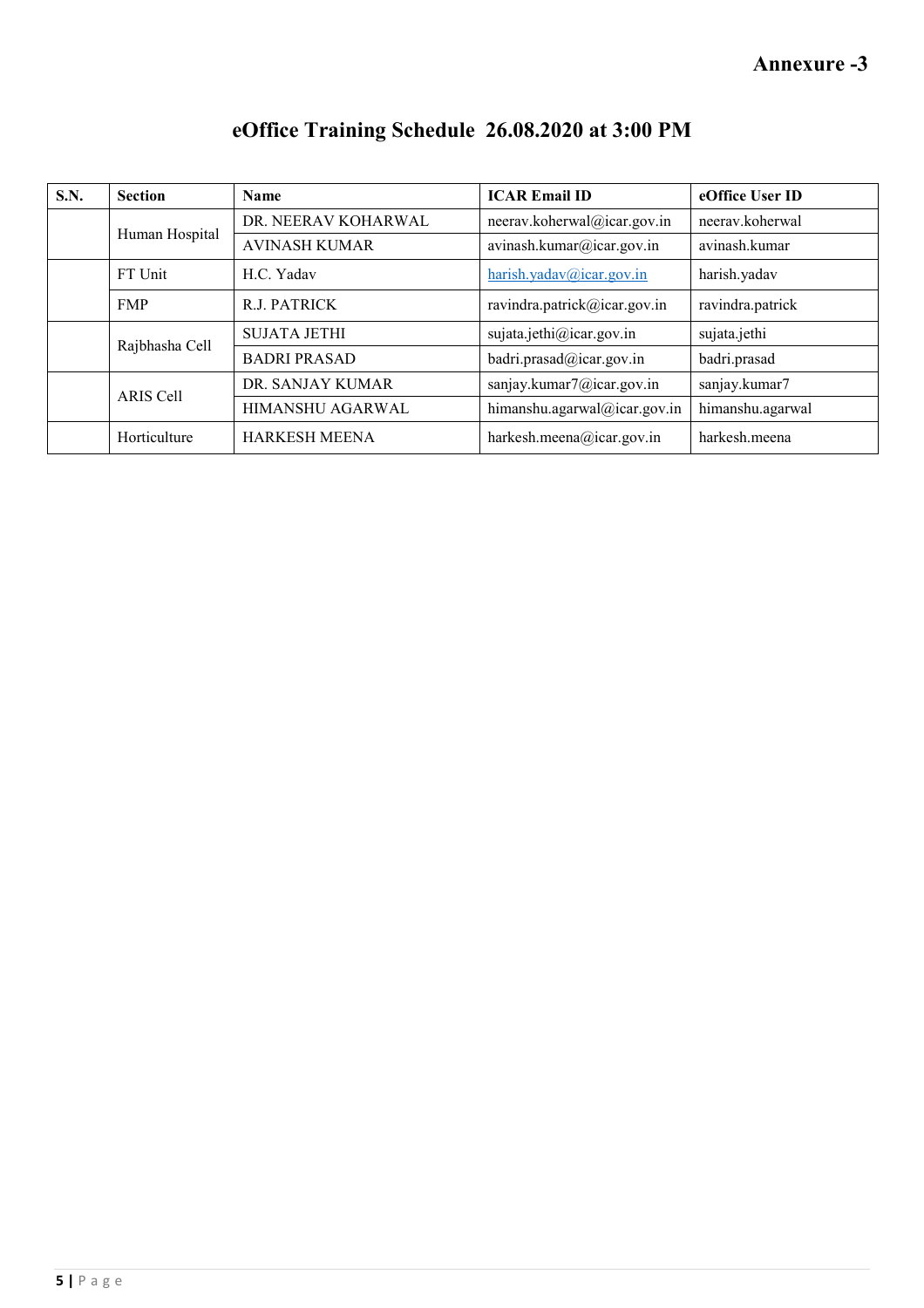| S.N.           | <b>Section</b>                | <b>Name</b>                               | <b>ICAR Email ID</b>                                      | eOffice User ID                   |
|----------------|-------------------------------|-------------------------------------------|-----------------------------------------------------------|-----------------------------------|
| $\mathbf{1}$   | Veterinary<br>Biotechnology   | DR. P.K. GUPTA<br><b>SUSHIL GIRI</b>      | praveen.gupta@icar.gov.in<br>sushil.giri@icar.gov.in      | praveen.gupta<br>sushil.giri      |
| $\overline{c}$ | Bacteriology &<br>Mycology    | DR. PALLAB<br><b>CHAUDHURI</b>            | pallab.chaudhuri@icar.gov.in                              | pallab.chaudhuri                  |
| 3              | <b>Biological Product</b>     | DR. R.P. SINGH<br><b>BHAGWAN SWAROOP</b>  | Rabindra.Singh@icar.gov.in<br>bhagwan.swaroop@icar.gov.in | Rabindra.Singh<br>bhagwan.swaroop |
| $\overline{4}$ | Epidemiology                  | DR. BHOJ RAJ SINGH<br><b>LAXMI PRASAD</b> | $br.$ singh@icar.gov.in<br>laxmi.prasad@icar.gov.in       | br.singh<br>laxmi.prasad          |
| 5              | Immunology                    | DR. ALKA TOMAR                            | alka.tomar@icar.gov.in                                    | alka.tomar                        |
| 6              | Veterinary Medicine           | DR. SAHADEB DEY<br><b>KAPIL KHER</b>      | sahadeb.dey@icar.gov.in<br>kapil.kher@icar.gov.in         | sahadeb.dey<br>kapil.kher         |
| $\tau$         | Parasitology                  | DR.S. GHOSH<br><b>ADARSH KUMAR</b>        | srikanta.ghosh@icar.gov.in<br>adarsh.kumar@icar.gov.in    | srikanta.ghosh<br>adarsh.kumar    |
| 8              | Pathology                     | DR. K.P. SINGH<br>M.K. RAHI               | karam.singh1@icar.gov.in<br>mahesh.rahi@icar.gov.in       | karam.singh1<br>mahesh.rahi       |
| 9              | Pharmacology &<br>Toxicology  | DR. DINESH KUMAR<br><b>VINOD KUMAR</b>    | dinesh.kumar4@icar.gov.in<br>vinod.kumar13@icar.gov.in    | dinesh.kumar4<br>vinod.kumar13    |
| 10             | Biological<br>Standardization | DR. A.K. TIWARI<br><b>DEEPAK SAXENA</b>   | ashok.tiwari1@icar.gov.in<br>deepak.saxena@icar.gov.in    | ashok.tiwari1<br>deepak.saxena    |
| 11             | Surgery                       | DR. AMAR PAL                              | amar.pal1@icar.gov.in                                     | amar.pal1                         |
| 12             | <b>VPH</b>                    | DR. SVS MALIK                             | satyaveer.malik@icar.gov.in                               | satyaveer.malik                   |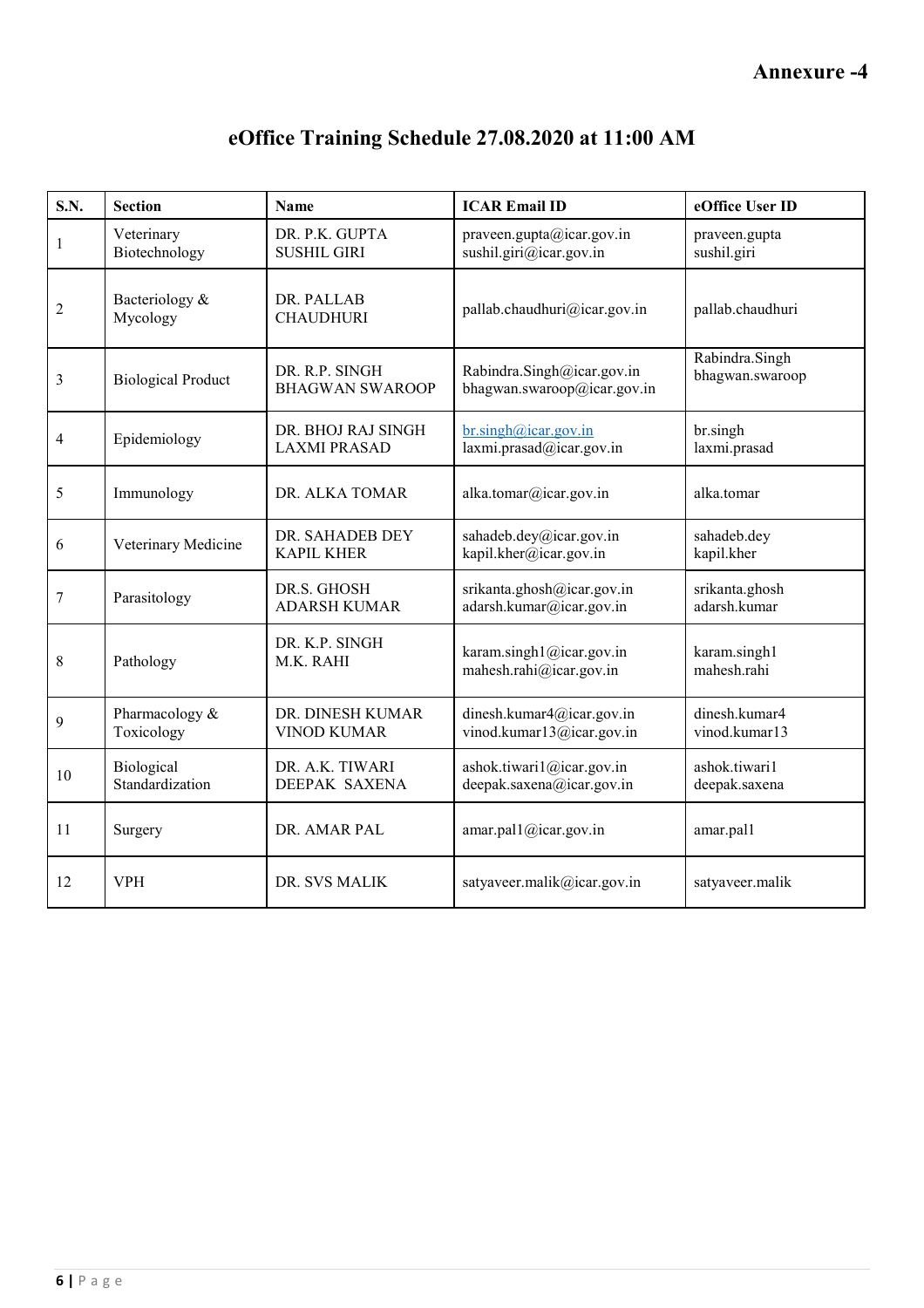**Annexure -5**

| S.N.           | <b>Section</b>                                                                                                 | <b>Name</b>                                                                                                                                       | <b>ICAR Email ID</b>                                                                                | eOffice User ID                                     |
|----------------|----------------------------------------------------------------------------------------------------------------|---------------------------------------------------------------------------------------------------------------------------------------------------|-----------------------------------------------------------------------------------------------------|-----------------------------------------------------|
| $\mathbf{1}$   | <b>Animal Nutrition</b>                                                                                        | DR. A.K. VERMA<br>ashok.verma@icar.gov.in<br>desh.anand@icar.gov.in<br><b>DESH RAJ ANAND</b><br>intikhab.alam@icar.gov.in<br><b>INTIKHAB ALAM</b> |                                                                                                     | ashok.verma<br>desh.anand<br>intikhab.alam          |
| $\overline{2}$ | Animal<br>Reproduction                                                                                         | DR. HARENDRA KUMAR<br>RAJENDRA KUMAR                                                                                                              | harendra.kumar@icar.gov.in<br>rajendra.kumar6@icar.gov.in                                           | harendra.kumar<br>rajendra.kumar6                   |
| $\overline{3}$ | <b>Animal Genetics</b>                                                                                         | DR. PUSHPENDRA KUMAR<br>M.C. SHARMA                                                                                                               | pushpendra.kumar@icar.gov.in<br>mahesh.sharma@icar.gov.in                                           | pushpendra.kumar<br>mahesh.sharma                   |
| $\overline{4}$ | <b>LPM</b>                                                                                                     | DR. G.K. GAUR<br>gyanendra.gaur@icar.gov.in                                                                                                       |                                                                                                     | gyanendra.gaur                                      |
| 5              | DR. G TARU SHARMA<br>gt.sharma@icar.gov.in<br>Physiology &<br><b>MOHD RAIS</b><br>Climatology<br>R.V. FREDRICK |                                                                                                                                                   | mohammad.rais@icar.gov.in<br>ruby.fredrick@icar.gov.in                                              | gt.sharma<br>mohammad.rais<br>ruby.fredrick         |
| 6              | Biochemistry                                                                                                   | DR. MOHINI SAINI                                                                                                                                  | mohini.saini@icar.gov.in                                                                            | mohini.saini                                        |
| 7              | <b>Extension Education</b>                                                                                     | DR. MAHESH CHANDER<br><b>JITENDRA KHARE</b><br><b>GAURAV AGARWAL</b>                                                                              | mahesh.chander@icar.gov.in<br>jitendra.khare@icar.gov.in<br>gaurav.agarwal@icar.gov.in              | mahesh.chander<br>jitendra.khare<br>gaurav.agarwal  |
| 8              | LES<br>DR. SANJAY KUMAR                                                                                        |                                                                                                                                                   | sanjay.kumar7@icar.gov.in                                                                           | sanjay.kumar7                                       |
| 9              | DR. S.K. MENDIRATTA<br><b>LPT</b><br><b>U.V.S. CHAUHAN</b>                                                     |                                                                                                                                                   | sanjod.mendiratta@icar.gov.in<br>uday.chauhan@icar.gov.in                                           | sanjod.mendiratta<br>uday.chauhan                   |
| 10             | DR. V.K. GUPTA<br><b>KISHAN RAM</b><br>CADRAD<br><b>DAYA RAM</b><br><b>RAM AUTAR MAURYA</b>                    |                                                                                                                                                   | vivek.gupta@icar.gov.in<br>kishan.ram@icar.gov.in<br>daya.ram@icar.gov.in<br>ram.maurya@icar.gov.in | vivek.gupta<br>kishan.ram<br>daya.ram<br>ram.maurya |
| 11             | <b>JDR</b>                                                                                                     | <b>ANURAG SHARMA</b><br><b>SUMIT KUMAR</b>                                                                                                        | anurag.sharma@icar.gov.in<br>sumit.kumar@icar.gov.in                                                | anurag.sharma<br>sumit.kumar                        |

# **eOffice Training Schedule 27.08.2020 at 3:00 PM**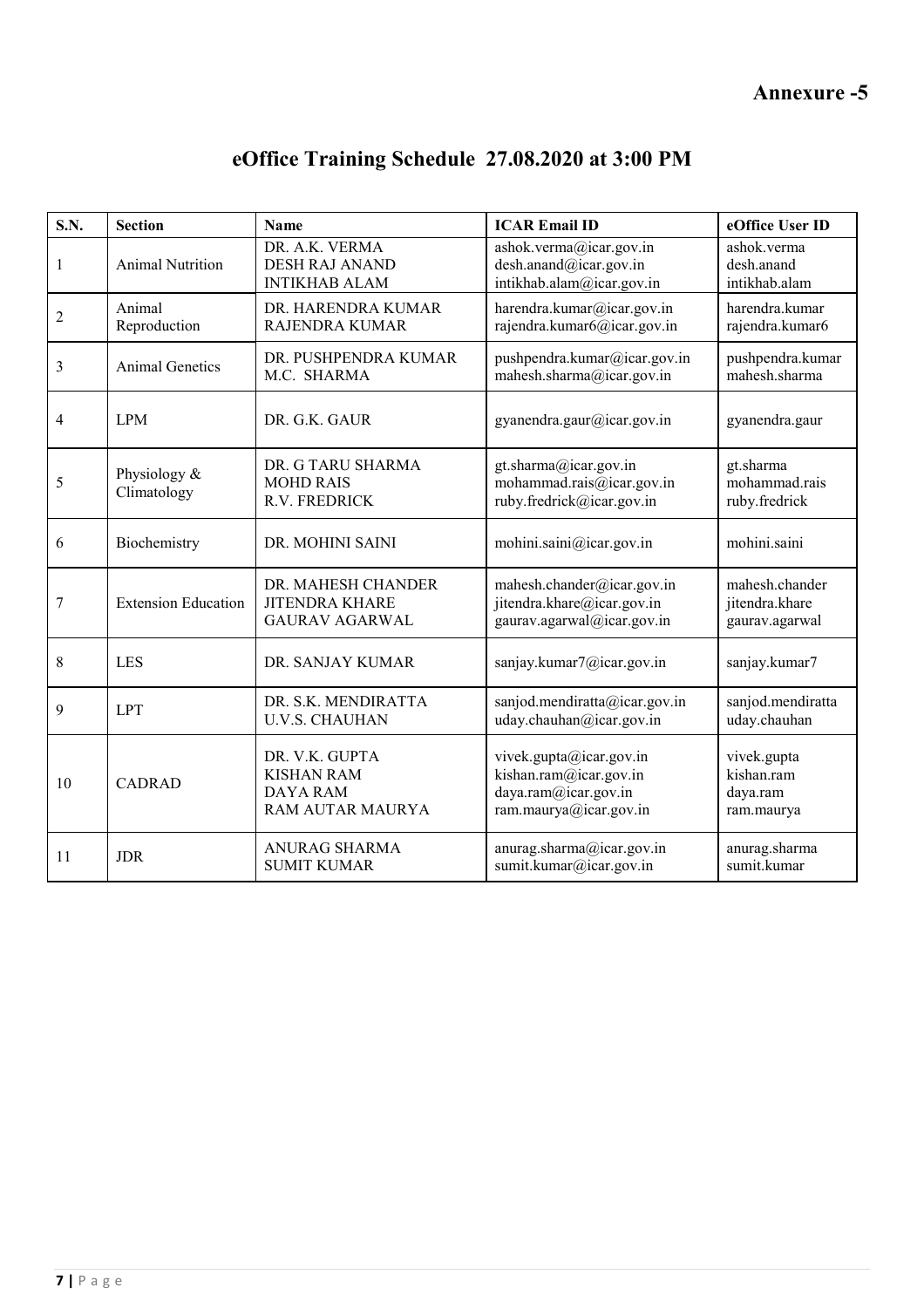| <b>S.N.</b>             | <b>Section</b>                                                                                                                                                                                                                  | <b>Name</b>                                                                                                  | <b>ICAR Email ID</b>                                                                                                                                                                                                                                                                                                                                                              | eOffice User ID                                                                                                                                        |
|-------------------------|---------------------------------------------------------------------------------------------------------------------------------------------------------------------------------------------------------------------------------|--------------------------------------------------------------------------------------------------------------|-----------------------------------------------------------------------------------------------------------------------------------------------------------------------------------------------------------------------------------------------------------------------------------------------------------------------------------------------------------------------------------|--------------------------------------------------------------------------------------------------------------------------------------------------------|
| $\mathbf{1}$            | DR. PUTAN SINGH<br>Omveer Singh<br><b>SUNNY</b><br>Sanjay Kumar Tewari<br>Ganga Singh Danu<br><b>GOPINATH BANERJEE</b><br><b>IVRI</b> Mukteswar<br>Akash Kumar Meena<br>Raj Bahadur<br>Chandan Singh Deolia<br>Tara Singh Mehta |                                                                                                              | putan.singh@icar.gov.in<br>omveer.singh@icar.gov.in<br>$sumxy@$ icar.gov.in<br>saniay. tewari@icar.gov.in<br>ganga.danu@icar.gov.in<br>gopinath.banerjee@icar.gov.in<br>$akash.$ meena@icar.gov.in<br>raj.bahadur@icar.gov.in<br>chandan.deolia@icar.gov.in<br>$\frac{\tan x \cdot \text{mehta}(\hat{a}) i \text{car.gov.in}}{i \cdot \text{mehta}(\hat{a}) i \text{car.gov.in}}$ | putan.singh<br>omveer.singh<br>sunny<br>sanjay.tewari<br>ganga.danu<br>gopinath.banerjee<br>akash.meena<br>raj.bahadur<br>chandan.deolia<br>tara.mehta |
|                         |                                                                                                                                                                                                                                 | Manju Negi                                                                                                   | manju.negi@icar.gov.in                                                                                                                                                                                                                                                                                                                                                            | manju.negi                                                                                                                                             |
| $\mathbf{2}$            | <b>IVRI</b> Palampur                                                                                                                                                                                                            | PRAVEEN KUMAR SAXENA<br><b>DESH RAJ</b><br><b>SANDEEP KAUR</b><br><b>SANJEEV KUMAR</b><br><b>VIJAY LAXMI</b> | praveen.saxena@icar.gov.in<br>$\text{desh.} \text{raj1}(\hat{\omega}) \text{icar.gov.in}$<br>sandeep.kaur@icar.gov.in<br>sanjeev.kumar14@icar.gov.in<br>vijay.laxmi1@icar.gov.in                                                                                                                                                                                                  | praveen.saxena<br>desh.raj1<br>sandeep.kaur<br>sanjeev.kumar14<br>vijay.laxmi1                                                                         |
| 3                       | Dr. ANIKET SANYAL<br>Dakshayani B<br>Hema B Menon<br>Neeraj Tiwari<br><b>IVRI</b> Bangluru<br>P R Nair<br>PRATIBHA KATIYAR<br>Sunita A Doddamani                                                                                |                                                                                                              | aniket.sanyal@icar.gov.in<br>Dakshayani.B@icar.gov.in<br>$hb$ .menon@icar.gov.in<br>Neeraj.Tiwari@icar.gov.in<br>nair.pr@icar.gov.in<br>pratibha.katiyar@icar.gov.in<br>sunitha.a@icar.gov.in                                                                                                                                                                                     | aniket.sanyal<br>Dakshayani.B<br>hb.menon<br>Neeraj.Tiwari<br>nair.pr<br>pratibha.katiyar<br>sunitha.a                                                 |
| $\overline{\mathbf{4}}$ | <b>IVRI</b> Pune                                                                                                                                                                                                                | DR. K.N. BHILEGAONKAR                                                                                        | kiran.bhilegaonkar@icar.gov.in                                                                                                                                                                                                                                                                                                                                                    | kiran.bhilegaonkar                                                                                                                                     |
| 5                       | <b>IVRI Kolkata</b>                                                                                                                                                                                                             | Dr. P.S. BANERJEE<br><b>SUBHASH CHATERJEE</b><br>NIVEDITA DUBEY<br>SUPRIYA VERMA                             | partha.banerjee@icar.gov.in<br>subhash.chaterjee@icar.gov.in<br>nivedita.dubey@icar.gov.in<br>supriya.verma@icar.gov.in                                                                                                                                                                                                                                                           | partha.banerjee<br>subhash.chaterjee<br>nivedita.dubey<br>supriya.verma                                                                                |

# **eOffice Training Schedule 28.08.2020 at 11:00 PM**